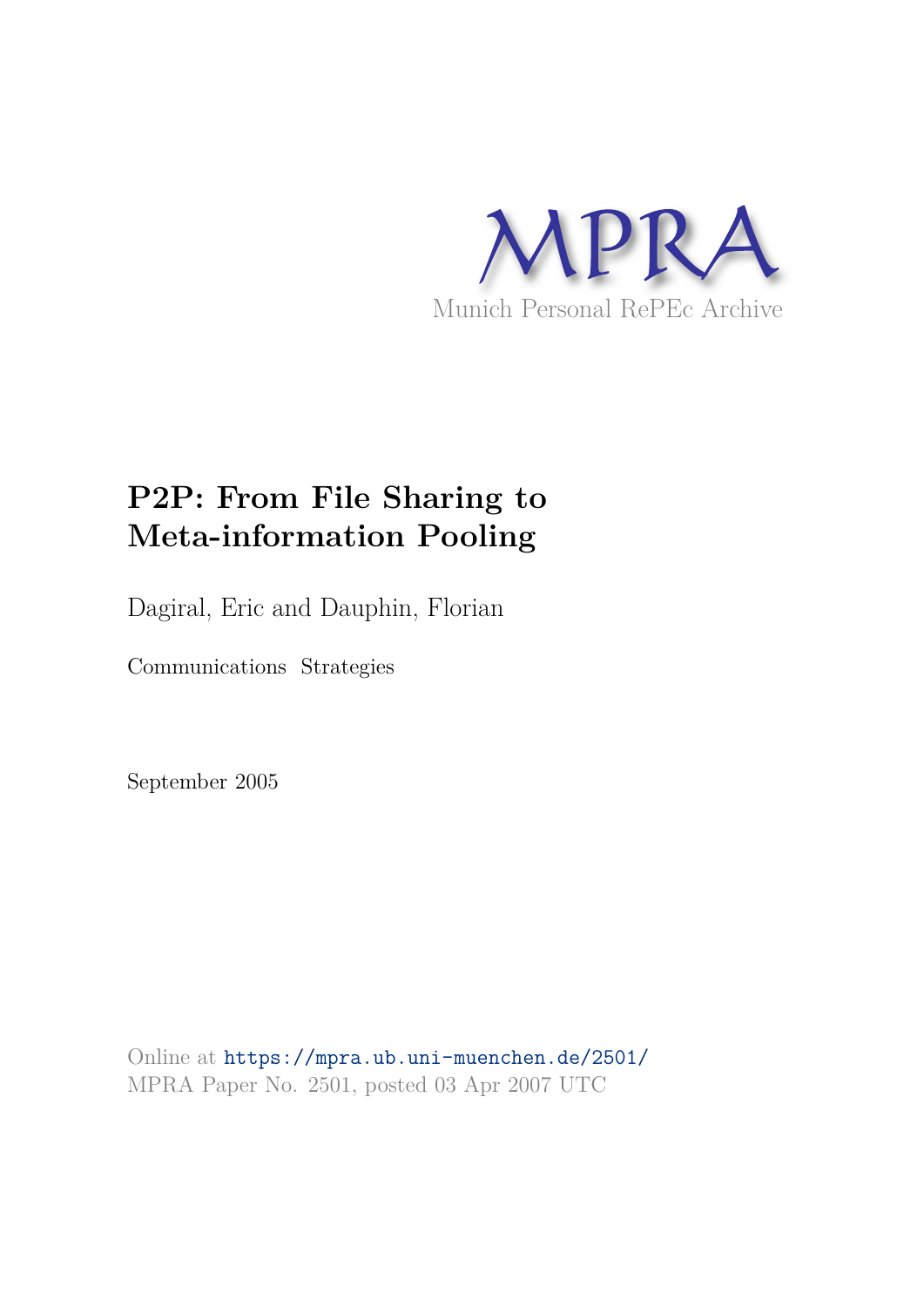# **P2P: From File Sharing to Meta-information Pooling (\*)**

# **Eric DAGIRAL**

Marne-la-Vallée university

## **Florian DAUPHIN**

University Paris 5, René Descartes, Sorbonne

*Abstract:* P2P networks have mainly been used for downloading cultural goods. This sociological research focuses on the practices and norms of users and designers. Drawing on a qualitative survey, it explores the many ways sharing takes place. It looks at P2P networks as file sharing communities and probes the underpinnings of such file sharing. This article particularly scrutinizes the way in which users are brought together in communities founded on exploration and discovery. The latest developments seem to point towards a type of community chiefly based on exchanging meta-information. *Key words:* P2P, file sharing, online communities, meta-information, cultural goods, MP3.

The general public became more familiar with Peer-to-Peer (P2P) between 1999 and 2000 when this data sharing facility was The general public became more familiar with Peer-to-Peer (P2P) between 1999 and 2000 when this data sharing facility was introduced on the Internet. Since then, P2P networks have mainly been used for downloading cultural goods. At the time, Napster software (BEUSCART, 2002) popularized MP3 music files. By P2P we refer to software that enables users to create a network that enables the sharing and free downloading of files. It is supposed to work both ways: downloaders are also expected to be uploaders. Five years on, the success of P2P software can be measured both by the proliferation of such programs and the heated controversy raised by the cultural industry about their economic consequences. This particular debate will not be dealt with here (on this issue, see BOURREAU & LABARTHE-PIOL, 2004; LESSIG, 2004).

Our sociological research focuses on the representations, practices and norms of a number of users and a few designers. The article also examines

-

<sup>(\*)</sup> We thank Michel Gensollen, Marie-Catherine Barfety and Laurent Tessier for their useful remarks.

COMMUNICATIONS & STRATEGIES, no. 59, 3rd quarter 2005, p. 35.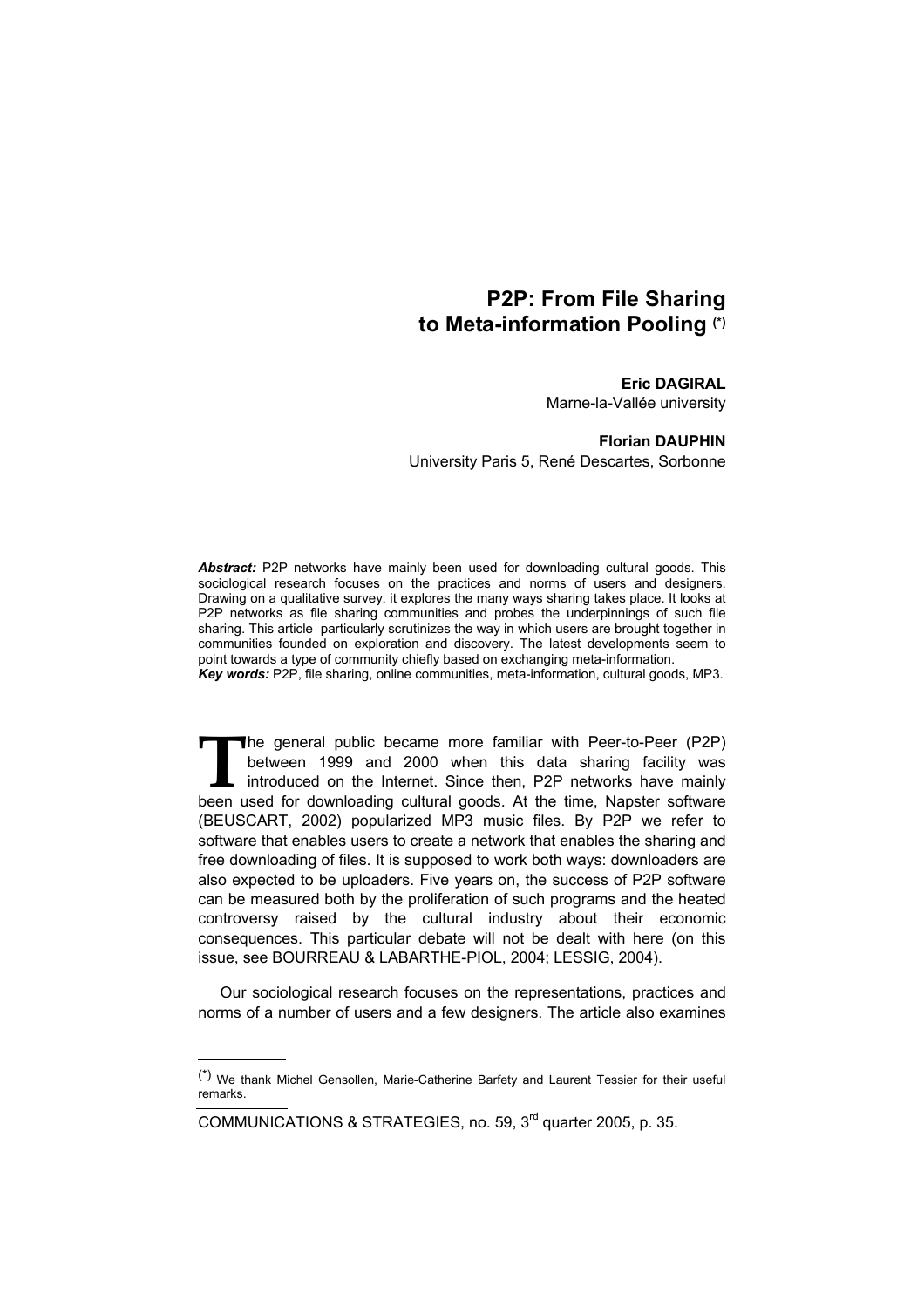|    | <b>COMMUNICATIONS</b>  |                                 |
|----|------------------------|---------------------------------|
| 36 | <b>&amp;STRATEGIES</b> | No. 59, 3 <sup>rd</sup> Q. 2005 |

the various functions P2P networks perform when sharing takes place. In order to share files, P2P users also share technical advice, personal likes or dislikes and explore various topics of interest.

This implies the availability of specific software that enable peers to congregate in different-sized communities. This article draws on a qualitative field survey whose framework is set out in the first section. The second section looks at P2P networks as file sharing communities and probes the underpinnings of such file sharing. To conclude, the article closely scrutinizes the way users are brought together in communities based on exploration and discovery.

# **Methodology of the survey**

This survey makes use of qualitative research carried out in 2004 and updated in 2005. It mainly consists of interviews with 26 users of this kind of software, but also includes an observation of their practices. The two authors are themselves both P2P users and have taken advantage of this kind of software ever since it first appeared. Over twenty applications have been tested.

The 26 P2P users were recruited through the social networks of the authors and their acquaintances. Eventually, only 5 among the 26 individuals who remained in the survey (out of the fifty-odd people we met to talk about those practices) were previously known to us. The persons who were retained met our criteria of duration and intensity of use of P2P software (as well as some technical criteria): they had been using such software for no less than one year, rather intensively (at least once a week, and 17 among them had been using it continuously). They had a DSL connection at their disposal (which they had usually signed up for to take advantage of P2P) and they used at least one of the three applications studied below.

For the most part this sample is made up of young men aged between 16 and 35 - there are only two young women. They live in the Paris area and half of them are students. Among the remaining 13, 10 have got a job and 3 are unemployed. Interviews were held at the homes of the P2P users, usually in the room where their computer was located. The assessment of practices took place after the talks, to illustrate what had been said. The interviews were recorded and then partly transcribed; in some cases we were able to record use statistics. The configuration details of the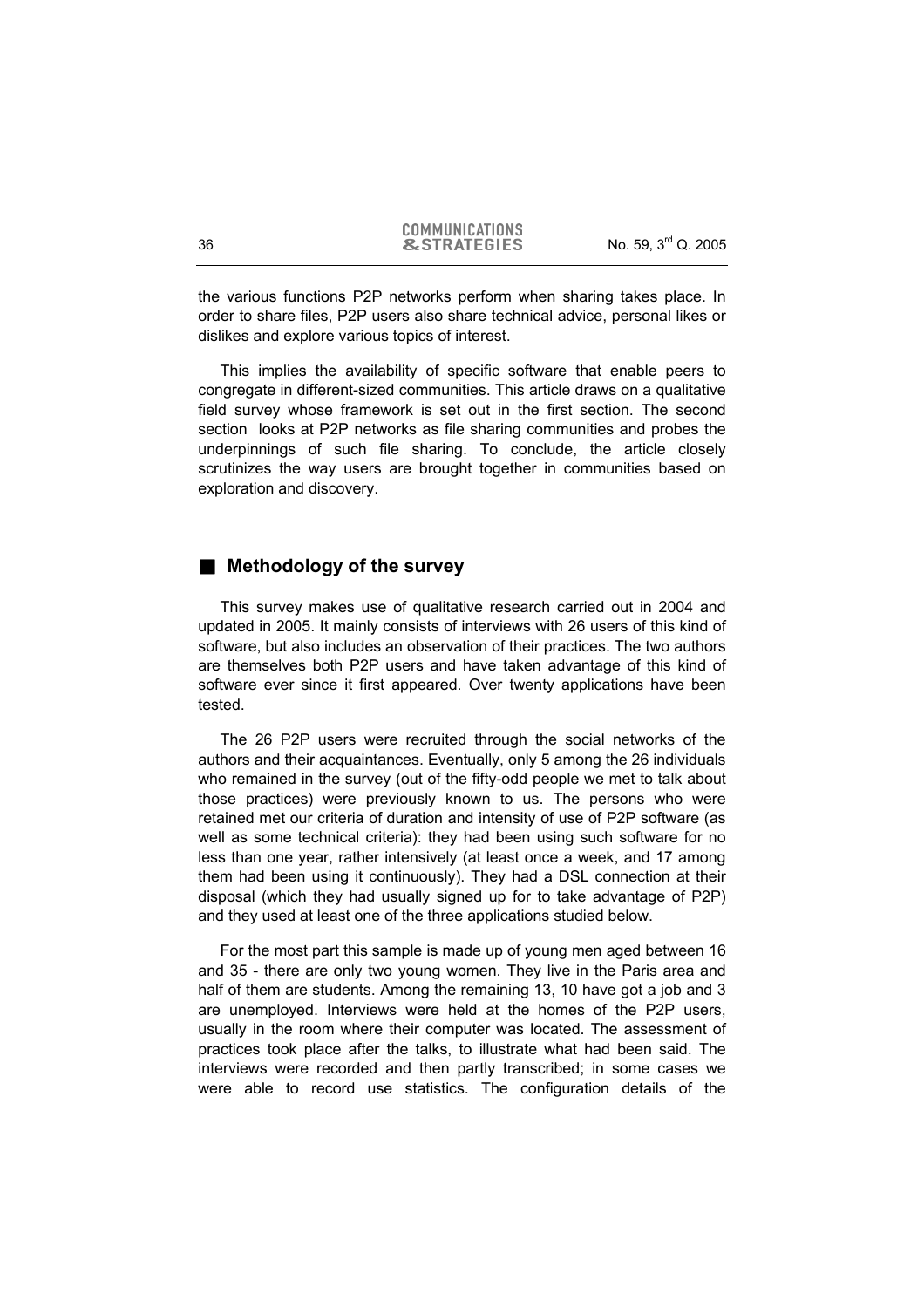applications, which allowed one kind of sharing or another and thus determined the type of sharing community the particular user belonged to, were noted systematically.

This analysis is supported by the users' discourse on and representations of their own practices, as well as by direct observation of these actual practices. This research deliberately focuses on proficient users by giving greater importance to frequency of use. In all cases, the people surveyed had already shown a keen interest in computers and the web before the advent of P2P software. However, downloading files quickly became a major concern. This user profile was targeted because of the importance of such a criterion to an acquaintance and familiarity with virtual communities.

# **2P2P networks as file sharing communities.**

The main attraction of P2P networks lies in the extensive range of information goods made available by all users. The more P2P users share through the network, the greater the amount of files that can be downloaded. Thus, in this kind of system, a lot is at stake in making sure that peers actually share the greatest possible number of files instead of only downloading others' files without contributing their own. Several types of rules can be laid down to ensure an adequate number of uploaders.

Firstly, some applications carry explicit statements of norms and provisos concerning sharing requirements. These embody the "hacker spirit" they chiefly stem from and contribute to spread. However, there are variations in such norms according to the sharing communities involved and the type of software in use. Moreover, there is no telling whether peers agree with such requests and actually comply. Sometimes technical restraints are applied at a software level: some applications ensure a minimum amount of actual sharing. This is a way of "fencing in" networks by means of technical exclusiveness, which seems far removed from the initial ideal of openness.

In terms of both norms and software configuration, peers are directly confronted with the designers' representations. How are these representations sustained? How do they spread? What part do pioneers play? How does the software itself function and what role is played by the representations it may possibly induce? To what extent does installing a P2P program determine a sharing oriented use?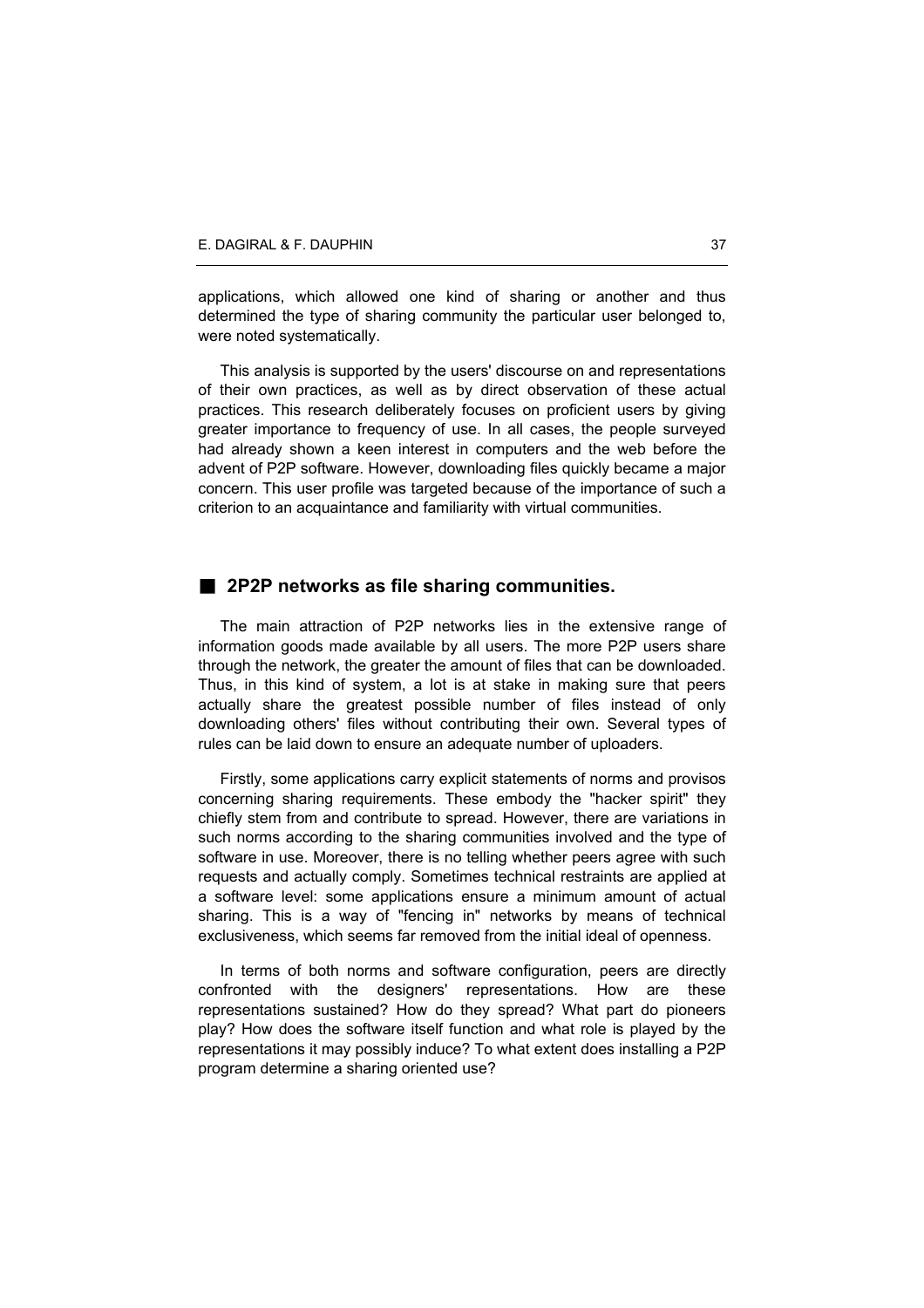To begin with, a close study of P2P software shows that there is no single P2P archetype. In a way reminiscent of developments in the world of Free software, P2P applications have proliferated as much as a result of the specific expectations of some designers/users as of the competition between the culture industry and designers of new software that is both safer and more inconspicuous. The instant Napster was closed new applications were launched right away - making use of improved network decentralization techniques. Furthermore, new versions of these applications are still being produced at an unflagging pace.

Users have become increasingly proficient and less dependent on their mentor's initial suggestions (appropriation phase) as a result. In the beginning users often employed several P2P applications simultaneously, and selected for specific operations according to their respective merits. Once their "beginner stage" was over, P2P users who wished to try new applications or configurate the ones they already used could turn to dedicated chat rooms. For some of the most driven P2P users mastering the software was turned into a kind of contest: the aim was to achieve the best technical performances. In particular, this competition focused on sustaining the highest possible transfer rate - making the most of the notional capacity of users' DSL connections.

P2P users can experience sharing as a communal value, or as something imposed upon them, or as a process that can be configured. On first discovering new applications, users come into contact with these representations and their active support is sometimes required. We wish to show that the diversity of P2P applications is noticeably reflected in the representations of sharing conveyed by them.

| Software | Type of P2P<br>network | Number of<br>users $(*)$ | <b>Specialties</b>           | Ads/<br>Spywares | Type of sharing                                     |
|----------|------------------------|--------------------------|------------------------------|------------------|-----------------------------------------------------|
| eMule    | eDonkey2K              | 2.900.000                | Big files; High<br>diversity | No / No          | Compulsory for running<br>files / Can be configured |
| $DC++$   | Direct<br>Connect      | 360,000                  | Big files:<br>Video files    | No : No          | Compulsory / Extensive<br>downloads                 |
| Soulseek | Soulseek               | < 100.000                | Music only                   | No / No          | Can be configured / Firm<br>requests                |

**Figure 1: Features of P2P** 

(\*) Connected at the same time ; www.slyck.com, november 2004.

In this study, we have focused on three types of software used by the people we interviewed. The first one, *eMule*, is the best known of the three and the most frequently used of all P2P programs. Open to all (that is, to all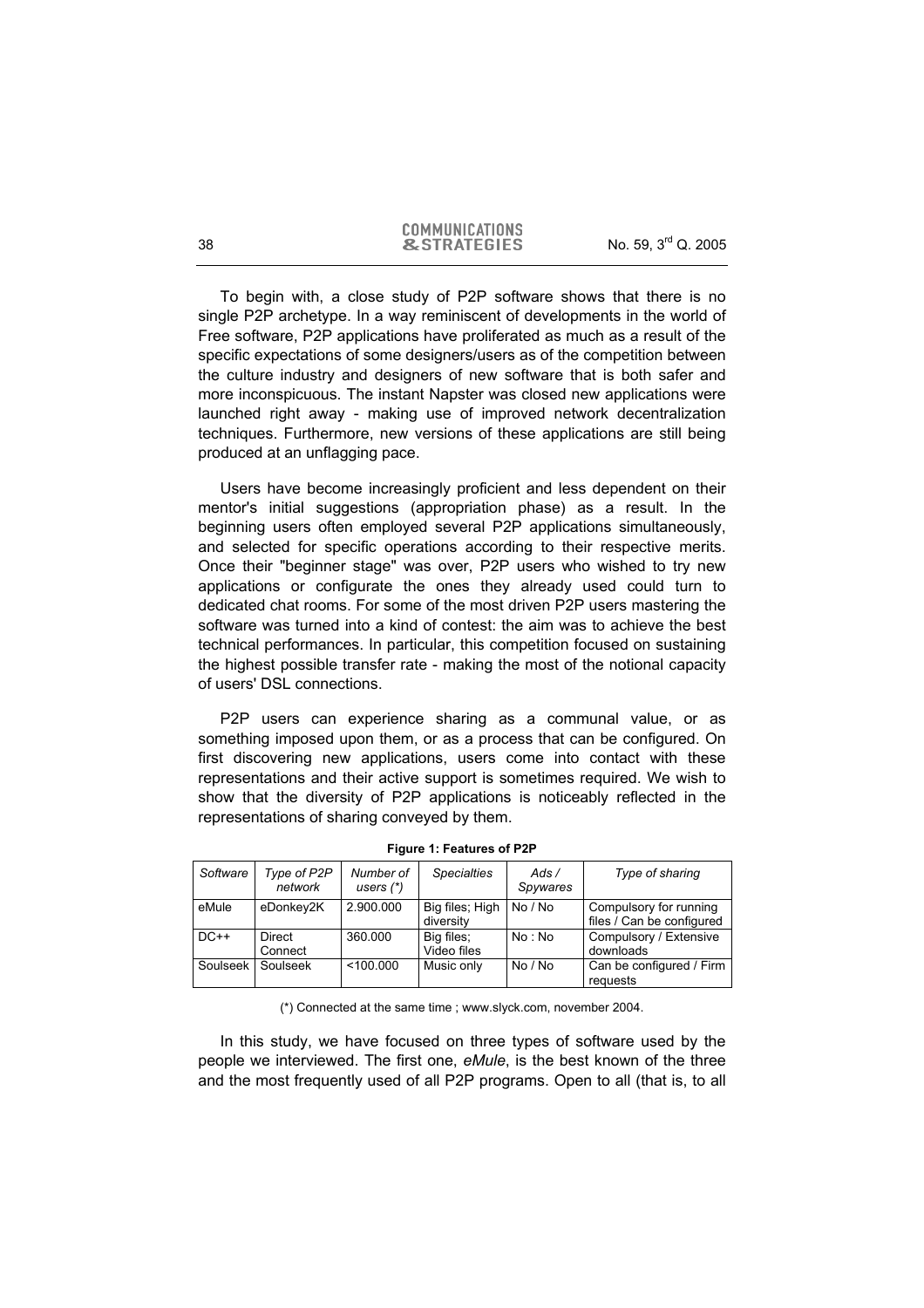the people who know how to use it), this particular application makes it possible to share the largest amount of goods (several hundred million files of all kinds). It has one drawback though: its download speed can be extremely low. Using eMule implies sharing only a small number of files, whereas many P2P users share a far greater number.

*DC++* is not so well known, but it is greatly valued by those who want a very fast connection. You can download a movie in three hours, compared to several days on average for *eMule*. To be able to download, you must belong to a Hub and fulfil the terms of admission (e.g. having more than 40 Go of movies or 20Go of music stored in your own public files). On the whole, its transfer quality is considered excellent. On the downside, the supply remains smaller than on *eMule* and it betrays some signs of technical and/or cultural elitism.

Finally, *Soulseek* has a distinctive feature: its scope is narrowed to music. Its users include more or less knowledgeable music lovers, as well as a number of avid collectors. Owing to the number of members, the diversity of music files is staggering, and lots of users exchange as many as thousands or even tens of thousands of MP3 files. Many little-known or soldout records are made available.

*Soulseek* has the toughest sharing requirements. This may be due to the vulnerability of the Soulseek network, which is definitely the most exposed of the three. As a matter of fact, it is quite often unavailable, which does not stop its users from setting themselves up as its champions.

More often than not, P2P is routinely described as one big community of members, whereas its users rather think about it as a galaxy of peer communities - and these communities themselves as made up of a galaxy of P2P users. Users see themselves less as a group than as individuals sharing their resources equitably. Those who took part in the survey may use up to four different applications and they may belong to as many as five groups on each application. Moreover, peer communities have evolved, been broken up and re-assembled in a different way on a regular basis. The experienced users we interviewed had all been through the closing of a number of networks (Napster, AudioGalaxy). They were consequently forced to look for new applications and explore them.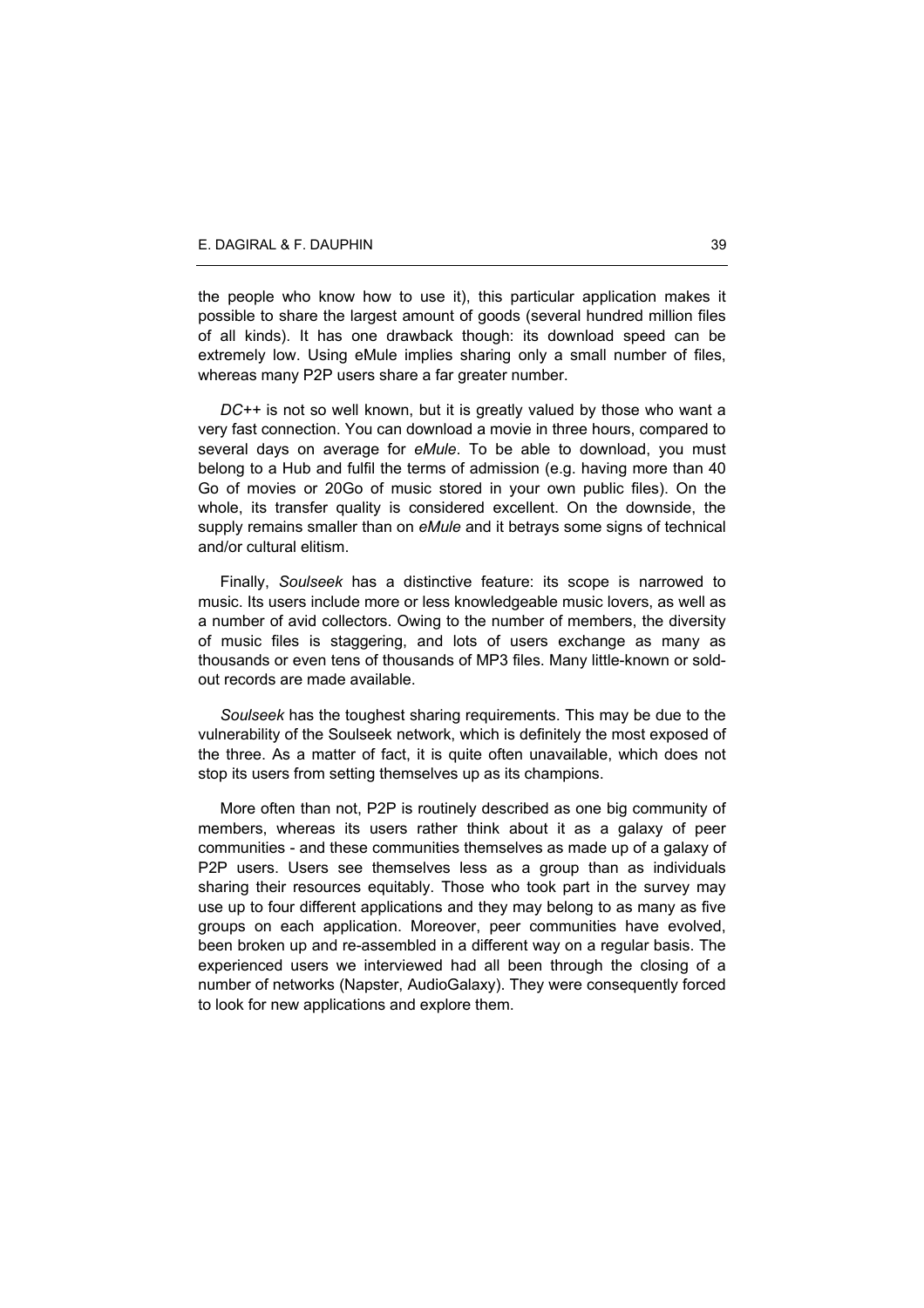# **Sharing files, looking for files and sharing them again**

Getting familiar with the application interface in a very basic way involves localizing and mastering the functionality of the search engine and the download window. Many other functions may be available. This additional functionality is not the same in each application: it varies according to the latter's particular set of values. P2P users - at least in the early stages - tend to keep an eye on their dashboards and often pay attention to ongoing download and upload. They are often tempted to try and understand how sharing works - who gives to whom and in what way. Not all P2P users, however, are equally expert at keeping such a close watch on download/upload. Some applications make it possible not only to choose which files to share, but also to keep a careful check on what is going on. The most practised users usually take a keen interest in their upload, i.e. in the goods they make available. Conversely, some people systematically take a look at the downloaders' share folder. If there is nothing in it for others to share, they will either be notified or disconnected (banned). However, looking at the way downloaders share their own goods can also be an opportunity for communicating between individuals.

As Mickaël puts it:

"I like to know what the guy who downloads stuff watches. If he is into horror films or SF or whatever […]. If he downloads out-of-the-way stuff, chances are this bloke is clued up and could let me have some other good stuff […]. Then we can see about a slot […]. Still, mind you, I'm not always stuck in front of the PC"

The various practices in connecting and disconnecting P2P software provide another clue as to how much users have integrated the ethics of sharing. The most committed P2P users will run the program continuously, whether they are themselves downloading a file or not. The amount of uploaded files may soar. Stalwarts like Cyril find it easy to justify such a practice:

"I can't understand those jerks who keep downloading and then disconnect the instant they've got all the stuff they want. Those guys don't understand how the system works: you can only 'take' because others 'give'. The files gotta come from some guy's hard disk […] some guy who's not too stingy with his bandwidth. Without those leechers I was telling you about we'd share ten times as quickly…"

Rules about sharing and strong representations are distinguishing features of the world of P2P. "Share or die" sums it up: P2P systems are at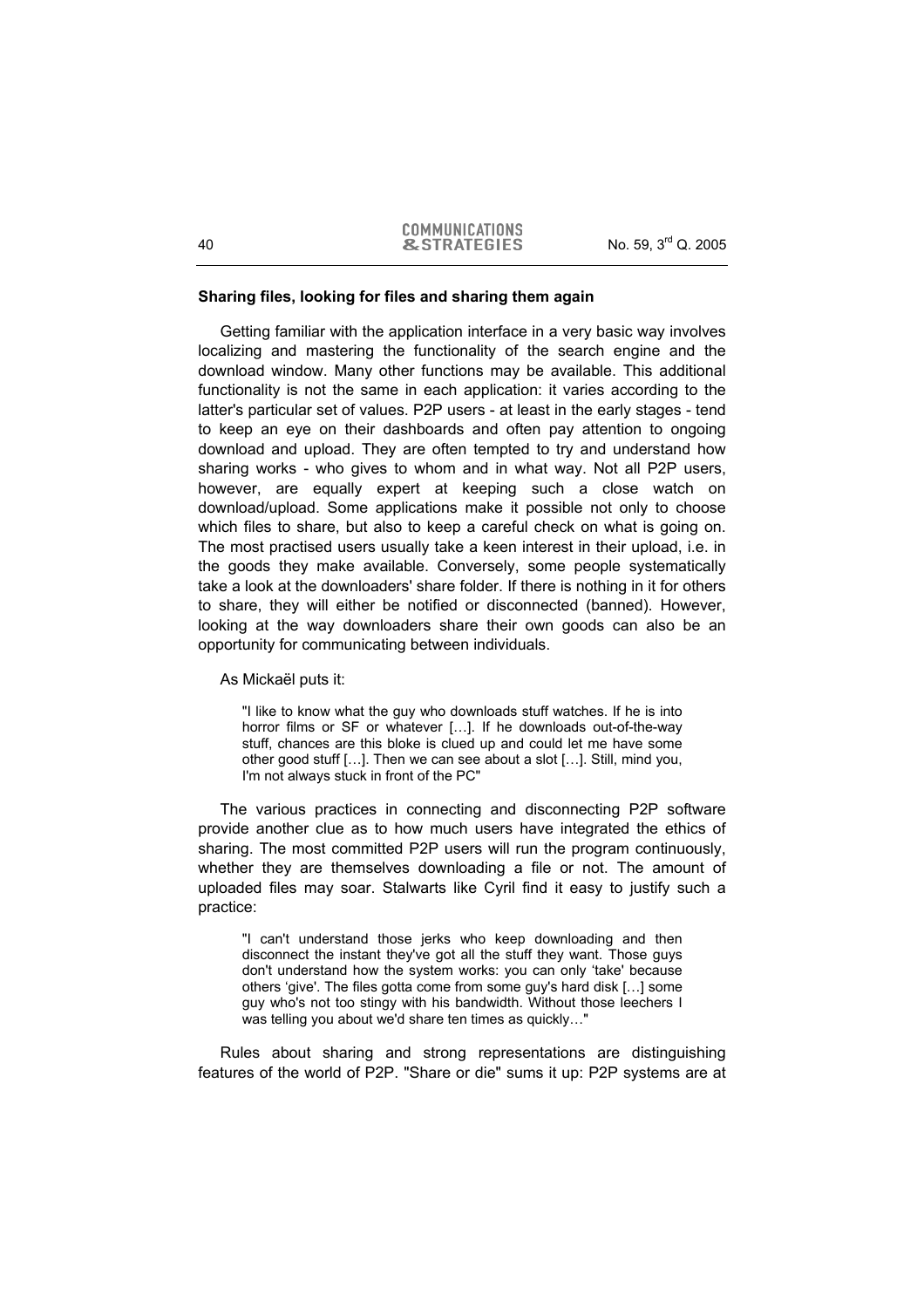the mercy of their users' willingness to abide by this requirement. When stated so explicitly, such a rule seems to bring back a "netiquette" specific to the P2P world.

Once the question of configuring the application has been settled, another soon arises: how to organize the downloaded files. They quickly pile up and become difficult to find and consult. Some "tidying up" is then necessary. P2P users may do this for their own sake, but also as a way of putting their files on display, of exhibiting their wares — with their peers in mind. Seasoned P2P users may, for instance, give information about their files and arrange them thematically.

# **P2P networks as exploration and discovery communities**

Besides the space dedicated to file sharing, applications may provide additional functionality that makes it possible for peers to communicate. These functions are related to exchanging and sharing activities. It is worth mentioning that not all P2P programs supply mailboxes or chat rooms. And yet, such facilities are a significant feature of the world of P2P. Actually, the people in our sample spend a lot of time on these programs and they show a rather amazing assiduousness. Although downloading is mainly a background operation, P2P users still have to be there now and then and perform a few tasks in front of the screen. Some of them are permanently connected to a sharing network and only occasionally stop downloading in order to "reboot" - when after having toiled for several days (and nights) their computers are beginning to lag. Such assiduousness may be considered as both a cause and an effect of exchanges with other P2P users as the more comfortable with an application users become, the more likely they are to chat with others (to receive information requests about it, to answer, and to ask further questions in turn). Once peers have first come into contact, P2P networks may even turn into a virtual sitting room and meeting place for regulars - until they sometimes seem to lose sight of P2P's original downloading purpose. According to their particular application, peers can either join in live discussions via IRC (Internet Relay Chat) or directly post messages on topic rooms. The topics discussed are mainly shared contents, music, movies and video games.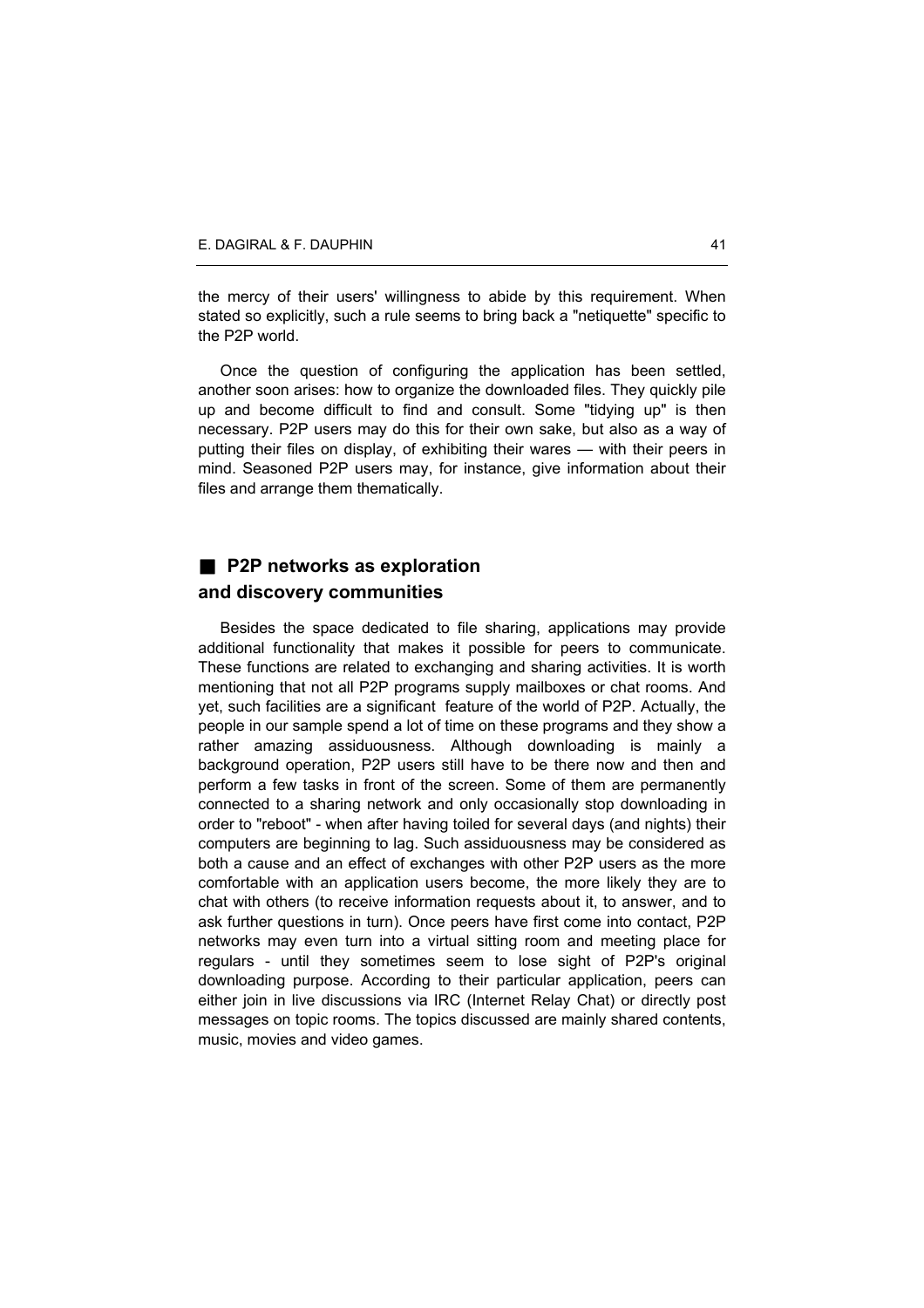Our observation has led us to discriminate between two main categories: on the one hand, talks about the workings of P2P and the know-how of file sharing; on the other hand, discussions about the artistic, literary or intellectual characteristics of the files they share - and also more general discussions about daily life.

# **Discussions about P2P and file sharing**

P2P does not always confine itself to sharing files. A lot is at stake in exchanges; peers play an important part in setting up those networks. The people involved choose a nickname and write, publicly or privately, on chatrooms. Users sometimes need to be highly skilled to be able to configure very complex P2P applications; in that case, outside help is necessary. From time to time, users can only come to understand an application by discussing it with peers until they finally begin to grasp its workings, its characteristics or even its advantages (if they are comparing programs).The issue may be how to configure this program so as to be able to share several files at the same time; or how to log into this or that server. But help may also be needed in connection with the shared files themselves. Users may want more information on their technical quality or reliability.

## **"Anti-fake communication and "technical solidarity"**

To begin with, users' chief aim is to detect and avoid "fakes". Corrupting files is called "spoofing" - such as producing cut files of uneven quality. There are two common sources of "fakes": on the one hand, users who, for instance, substitute a pornographic movie for another file; and the culture industry, on the other hand, which tries to discourage P2P users from sharing by making exchange systems less efficient. *eMule* owes its success largely to its technical ability to fight against the increase in the number of "fakes" on P2P networks - on Kazaa in particular. Every *eMule* user can leave a message on a file to alert others to its poor quality or warn them that it is a fake. In this way, they can inform all their peers, who are (potentially) interested in the said file, that it is not the genuine article.

This communication system between peers primarily provides metainformation - i.e. training information. Such comments also come in useful to let peers know about movie particulars like languages, subtitles, or how to install an application. Comments can also carry normative injunctions, like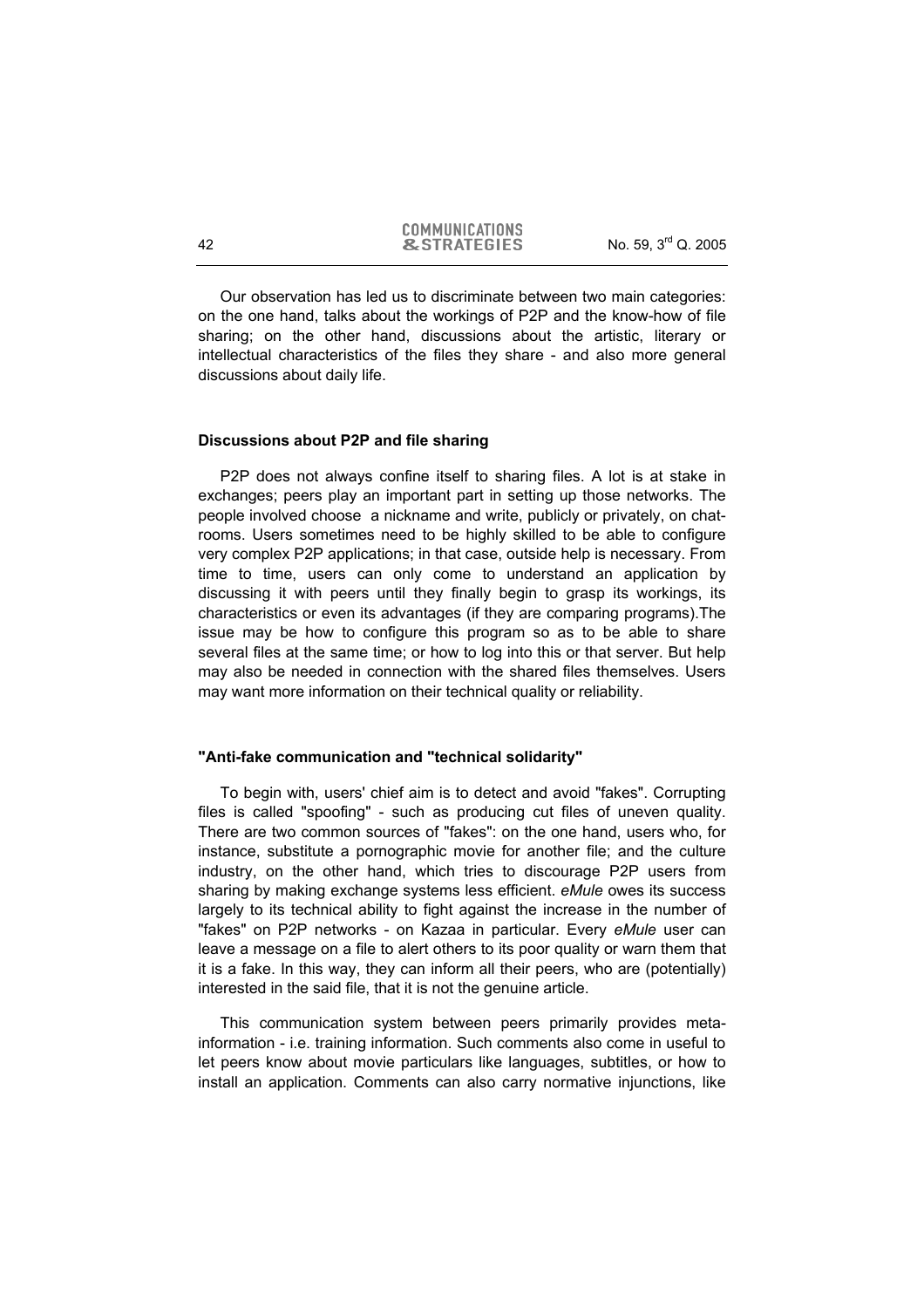asking to put one's files "on release", urging peers to share, berating "leechers" or complaining about sluggish downloading. However varied the uses to which these annotations are put, involvement is a common denominator. In the words of an *eMule* user:

"I don't put comments on all my files, only on some of them; sometimes I feel like writing a comment I try to write useful comments. No need to put scrap like 'Please share' or 'right click' which you find all the time. It's rather pointless. I leave comments on the file's quality. If there is a problem, for instance, if a song is missing, I point it out. It's great when you download a file to know if it's good quality. eMule is a sharing system. You've got to pull your weight."

Here are a few comments left by peers about a film version. They can be read before even beginning to download a file. According to the comments they find, peers may continue to download a particular file, or try to find another, better file with the same movie elsewhere.

| <b>Information Fichier</b> | Nom de fichier<br>aĥ                                                                                           | 66 | Tous les commentaires                                            | a Info fichier                                                                                                          | Lien Fichier<br>$-128$                         |                       |
|----------------------------|----------------------------------------------------------------------------------------------------------------|----|------------------------------------------------------------------|-------------------------------------------------------------------------------------------------------------------------|------------------------------------------------|-----------------------|
| Nom d'utilisateur          | Nom de fichier<br>SCARFACE, FRENCH<br>SCARFACE, FRENCH<br>SCARFACE, FRENCH<br>SCARFACE - French.AVI            |    | Evaluation<br>Non estimé<br>Non estimé<br>Excellent<br>Excellent | Commentaire<br>il rentre sur un 80 min ??<br>ok pour moi mé méxpliké dabor svp<br>génial super bien fr image ok son ok. | trop trop bon comme film il est nickel!!!enjoy |                       |
|                            | analista di silvile delle colore delle companie delle colore dell'organisme dell'alle della colore dell'alle d |    |                                                                  |                                                                                                                         | OK                                             | Actualiser<br>Annuler |

**Figure 2: Comments about a movie (eMule)** 

The users' comments meant for all peers, the forums and the advice exchanged between peers on configuring applications produce a new form of cooperation, mutual support and solidarity between peers. The way P2P works is reminiscent of the concept of "technical solidarity" in humansmachines networks, as articulated by Nicolas Dodier. It can be defined as a type of bonds between entities that is generated by the workings of technical systems This technical solidarity comes in different shapes. Mutual information is at the heart of its operation - as can be seen in anti-fake communication. Making the most of a number of goods on P2P definitely calls for all sorts of technical skills. How to use the P2P application, where to find the proper video/audio codecs (compressors/decompressors), where to find and how to read the subtitles of a movie in a foreign language, how to install and operate software, how to install a "cracked" video game, etc. This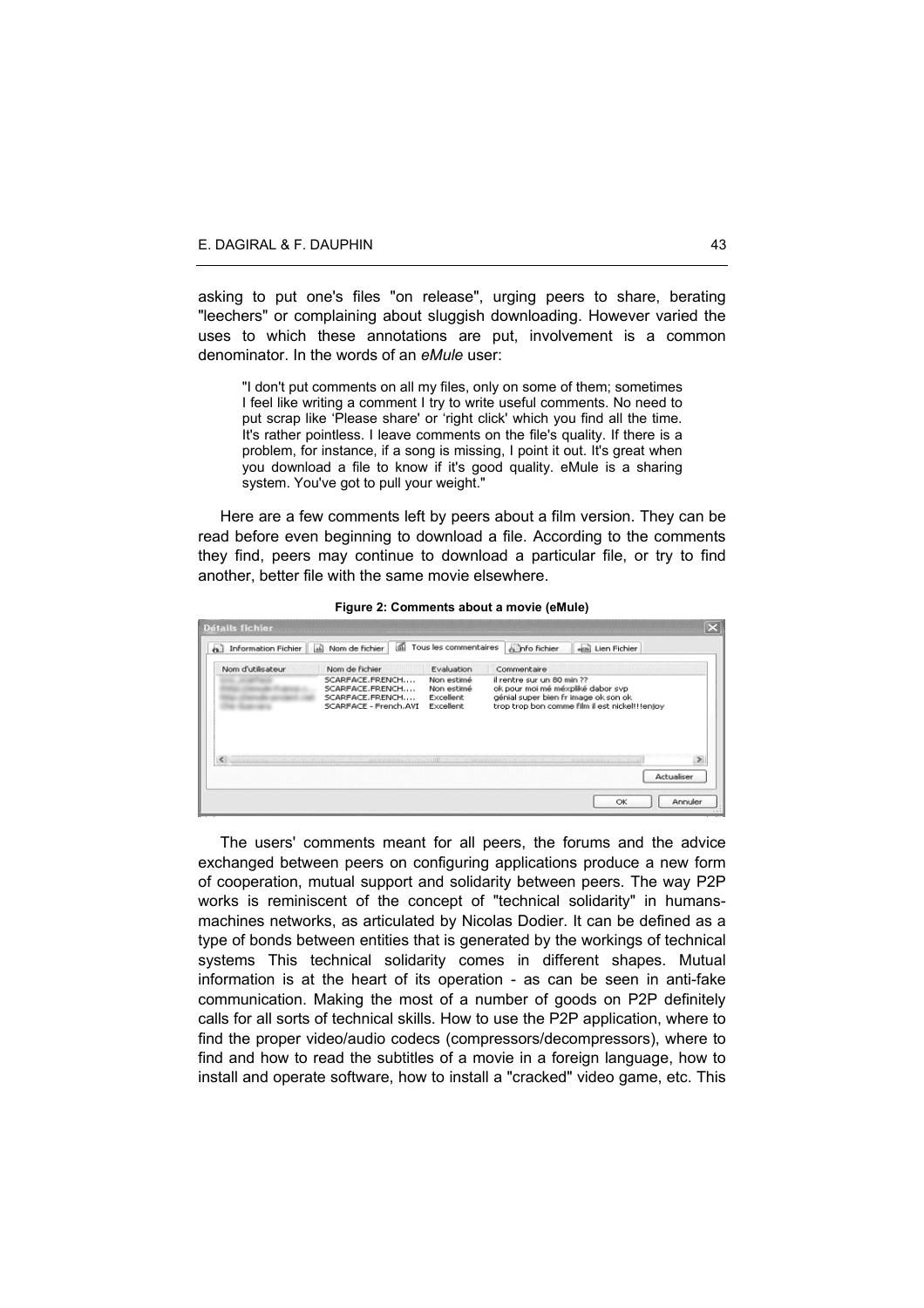team spirit leads to, and mainly rests on, such regular information exchanges - a practice to be absorbed by each new member.

# **Discussions about the artistic, literary or intellectual characteristics of shared contents and everyday life**

Besides the kind of meta-information generated by devices such as the one used by *eMule*, there is another kind that requires direct contact with a peer. Discussion - public and/or private depending on the application - takes place in real-time and leaving information at the disposal of the best part of P2P users is no longer the main goal.

Once again, it is posible to distinguish between several types of discussion. The need for exchange may arise from a peer's practical concerns (requests for advice or tips on speeding up transfer time). However, many P2P users actually enjoy conversing with others, over and above the practical and technical benefits of such exchanges. Therefore, some users regard their chosen network(s) as part of their social life. Topics vary - comments on everyday life, jokes, cultural exchanges, the future of P2P and practical advice can all be found. A call to order may well be followed by a talk on configuring and customary norms:

"In the beginning, I wasn't the one trying to get in touch, because I simply didn't know how it worked. It was because I had downloaded too many files at one go. On Soulseek you've got to show respect. You're not supposed to download too many files from one single guy. There's maybe some other guy who wants to download too. That bloke posted me a message: 'Calm down!' he went 'Not all at the same time!' And then we talked, and he showed me how to set/ adjust the parameters. Since that time, I've been talking to him about twice or three times a week, and sometimes everyday. I met him once, and now that he's going to live in Paris, he's going to be a mate of mine. The first time I downloaded something from him, it was '8 bits' music. He had a few pieces. I had more, so I sent him some later on. I tipped him off about some groups and so did he."

This emphasis on social interaction varies as some applications offer fewer incentives than others. It can take place via friendly topic rooms based on similarities of taste, and/or by creating lists of friends. The file folder plays a part in the presentation of self, and conversely, it also provides useful hints on the peers you are willing to meet. Some applications, like *Soulseek* and *DC++* allow peers to gather together on "chat rooms". To illustrate this, here is a Soulseek *screen* shot.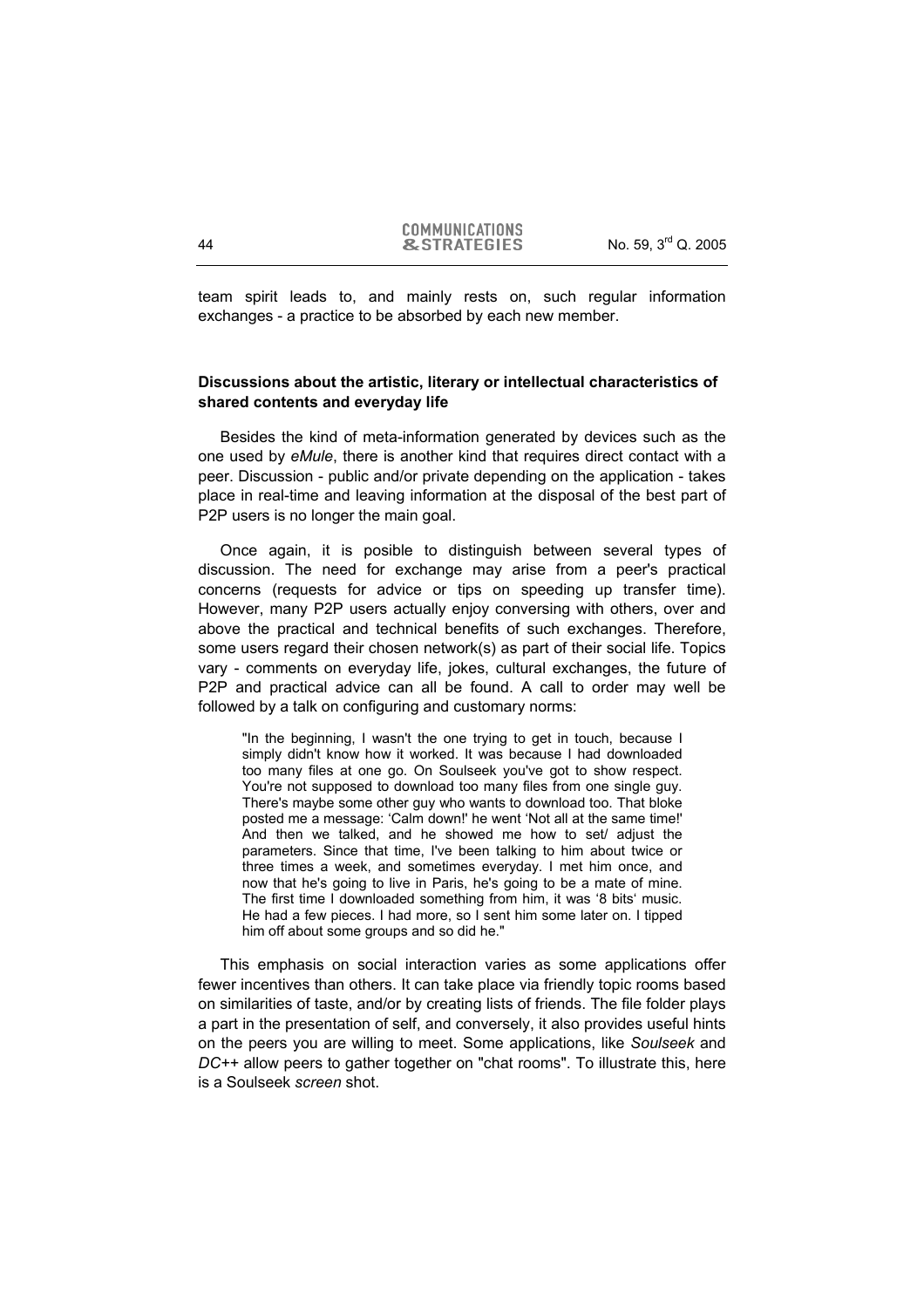# E. DAGIRAL & F. DAUPHIN 45

| <b>Figure 3. Souiseen Communities Williams</b>                                                                                 |                        |                                 |                          |                                                   |  |  |  |
|--------------------------------------------------------------------------------------------------------------------------------|------------------------|---------------------------------|--------------------------|---------------------------------------------------|--|--|--|
| SoulSeek - [Underground Hiphop]                                                                                                |                        |                                 |                          | $ \mathbb{F}$ $\times$                            |  |  |  |
| G.<br>Connection Chatroom Options View Window Help!                                                                            |                        |                                 |                          |                                                   |  |  |  |
| Wishlist / Things   Like   Like   Tile Windows   Wij User list<br>File Sharing<br>Toggle Away<br>Search Files                  |                        |                                 |                          |                                                   |  |  |  |
| <b>Will Transfers</b><br>File Search<br><b>Tall #La France</b>                                                                 |                        |                                 |                          |                                                   |  |  |  |
| PUNK/HARDCORE/GRIND     Underground Hiphop<br><b>■</b> Web                                                                     |                        |                                 |                          |                                                   |  |  |  |
| w from Jeru The Damaja like videoz, singlez and etc. please send me message :)<br>Hide                                         | user                   | files<br><b>K/sec</b>           | $\overline{\phantom{a}}$ | files<br>K/s<br>user                              |  |  |  |
| ∸<br>[hiphopforthought] so what other programs are good for getting music???                                                   | š<br><b>ER.AL</b><br>♣ | $\mathbf{1}$<br>1,340           |                          | Dis<br>AjAj<br>4.760<br>5.4                       |  |  |  |
| [pattycakes0rama] soulseek[hiphopforthought]                                                                                   |                        | 10.584 9.9                      |                          | blai                                              |  |  |  |
| The Man In Black] soulseek                                                                                                     | ٤                      | 961<br>8.8                      |                          | Gh<br>1.685<br>20.1                               |  |  |  |
| [pattycakes0rama] lol                                                                                                          | ٤                      | 2.543                           |                          | 000                                               |  |  |  |
| [Heavens Devils] i have some hollow tips in my garage<br>The Man In Black] anyone remember audiogalaxy                         |                        | 1.579<br>1.9                    |                          | harr 6.472                                        |  |  |  |
| [hiphopforthought] any of you guys use anything else besides soulseek?                                                         |                        | 1.439                           |                          | 14,652<br>38.9<br>He<br>10,434<br>14.9<br>Jaz     |  |  |  |
| [hiphopforthought] audiogalaxy was hott back in the day                                                                        | ڠ                      | 579                             |                          | kol                                               |  |  |  |
| [hiphopforthought] soulseek is slowly loosing its steam                                                                        | x                      | 7.691<br>26.4<br>15.639<br>23.0 |                          | 4,259<br>Su                                       |  |  |  |
| [FireStarter00] I MEAN THE RAPPER HOLLOW TIP                                                                                   | ă                      | 51.971                          |                          |                                                   |  |  |  |
| [Sebastian Crespo] i use the record stoe<br>[The Man In Black] i could find shit on there hip hop wise i couldnt find anywhere | ă                      | 530<br>7.5                      |                          | Rooms<br>Users                                    |  |  |  |
| [pattycakes0rama] vo serious! I LOVE audiogalaxy! [hiphopforthought]                                                           | š                      | 1.248<br>20.5                   |                          | LLI Galiza<br>28                                  |  |  |  |
| [hiphopforthought] sure you do sebastian                                                                                       | ري                     | 38<br>151                       |                          | I -Clasica en Esp<br>28<br>! Brasil!<br>92        |  |  |  |
| [The Man In Black] whats the deal with it now is it a pay service?                                                             | ٠<br>٠                 | 29                              |                          | ! EuSKaL HeRRiA<br>91                             |  |  |  |
| [pattycakes0rama] that shit was hott, i remember when it went down i cryed for a week.<br>[hiphopforthought]                   | 1.413<br>٠             | 12.1<br>27.7                    |                          | I Italo Disco<br>50                               |  |  |  |
| [CUNTAHUNT] anyone got any KON&AMIR tapes?                                                                                     | š                      | 22.2<br>580                     |                          | ! Kraftwerk !<br>34<br><b>IIIAIRaDiCaLs</b><br>52 |  |  |  |
| [disonic] anyone got OGC albums?                                                                                               |                        | 578<br>1.0                      |                          | 224<br><b>IIRIDDIMII</b>                          |  |  |  |
| [dayunqone] anyone got pac or big acapellas?                                                                                   |                        | 2.197                           |                          | !ReGGaeGaLaXv<br>281<br>85<br>#icilombre-hardc    |  |  |  |
| [dayungone] anyone got pac or big acapellas?                                                                                   |                        | 7.785<br>3.1                    |                          | #La Baise<br>28                                   |  |  |  |
| [dayungone] anyone got pac or big acapellas?<br>dayungone] anyone got pac or big acapellas?                                    |                        | 449                             |                          | #La France<br>99                                  |  |  |  |
| [Sebastian Crespo] [hiphopforthought] so what other programs are good for getting music??? <                                   | ے                      | 1.895<br>3.5<br>2.266           |                          | 24<br>#Lesondel'ombre<br>#NO STOP FRE<br>27       |  |  |  |
| You frustrated?                                                                                                                | ❖                      | 571                             |                          | #polska<br>197                                    |  |  |  |
| [pattycakes0rama] now i use Kazaa and WinMX                                                                                    | š                      |                                 |                          | #polska - sCHrA<br>66                             |  |  |  |
| [SPROULEEASTOE] can anyone tell how to the MAXD/L                                                                              | ž                      | 6,343<br>5.4                    |                          | #polska HipHop<br>88<br>62<br>#polska_metal       |  |  |  |
| [dayunqone] anyone got pac or big acapellas??<br><b>ICUNTAHUNTI-</b><br>-KON&AMIR?ANYONE?-                                     |                        | 68,609                          |                          | 58<br>[[RADICAL]]                                 |  |  |  |
| [pattycakes0rama] but this is good bc u can find songs u didn't know about                                                     |                        | 1.427<br>10.6                   |                          | ***DaNcEHaLL<br>49<br>"M"A"S"H"E"D"<br>32         |  |  |  |
| [Eran-Happel] someone have the latest K-os album?                                                                              |                        | 4.316                           |                          | 258<br>+BlackMetal+                               |  |  |  |
| (JoeyKronic) slug is underground                                                                                               |                        | 5.827                           |                          | 28<br>--- Dis [PoRTuG                             |  |  |  |
| [dayunqone] anyone got pac or big acapellas??<br>$\overline{\phantom{a}}$                                                      | š                      | 16.507<br>23.6                  |                          | -=] g3rmaica [=-<br>21<br>-TraNce-EmPire-<br>23   |  |  |  |
|                                                                                                                                | عد                     | 1.018                           |                          | 67<br>Oday - House                                |  |  |  |
|                                                                                                                                |                        |                                 |                          |                                                   |  |  |  |

**Figure 3: Soulseek communities windows** 

The screen shot above shows how this application encourages public and private communication. The chat room is on the left, the members' list (featuring connection rates and the number of files that can be downloaded for each of them). In the top right hand corner is this particular user's friends' list. That space enables a user to collect the peers s/he wishes to talk to into an acquaintance group. In the bottom right hand corner the various communities or chat rooms are listed with the number of users online (up to a thousand for some, but more often around twenty). These chat rooms bring together *Soulseek* users according to their affinities (music styles, performers, etc.) Finally, the area with a black background is used to post messages that can be seen by the members of all the different *Soulseek* communities.

#### **Topic rooms: finding your cultural bearings**

Shared files and a common chat room form the interactive core of these micro-communities. Such facilities supply opportunities to establish privileged bonds between members. There are topic rooms on all kinds of subjects: movies, music styles, performers, manga, video games,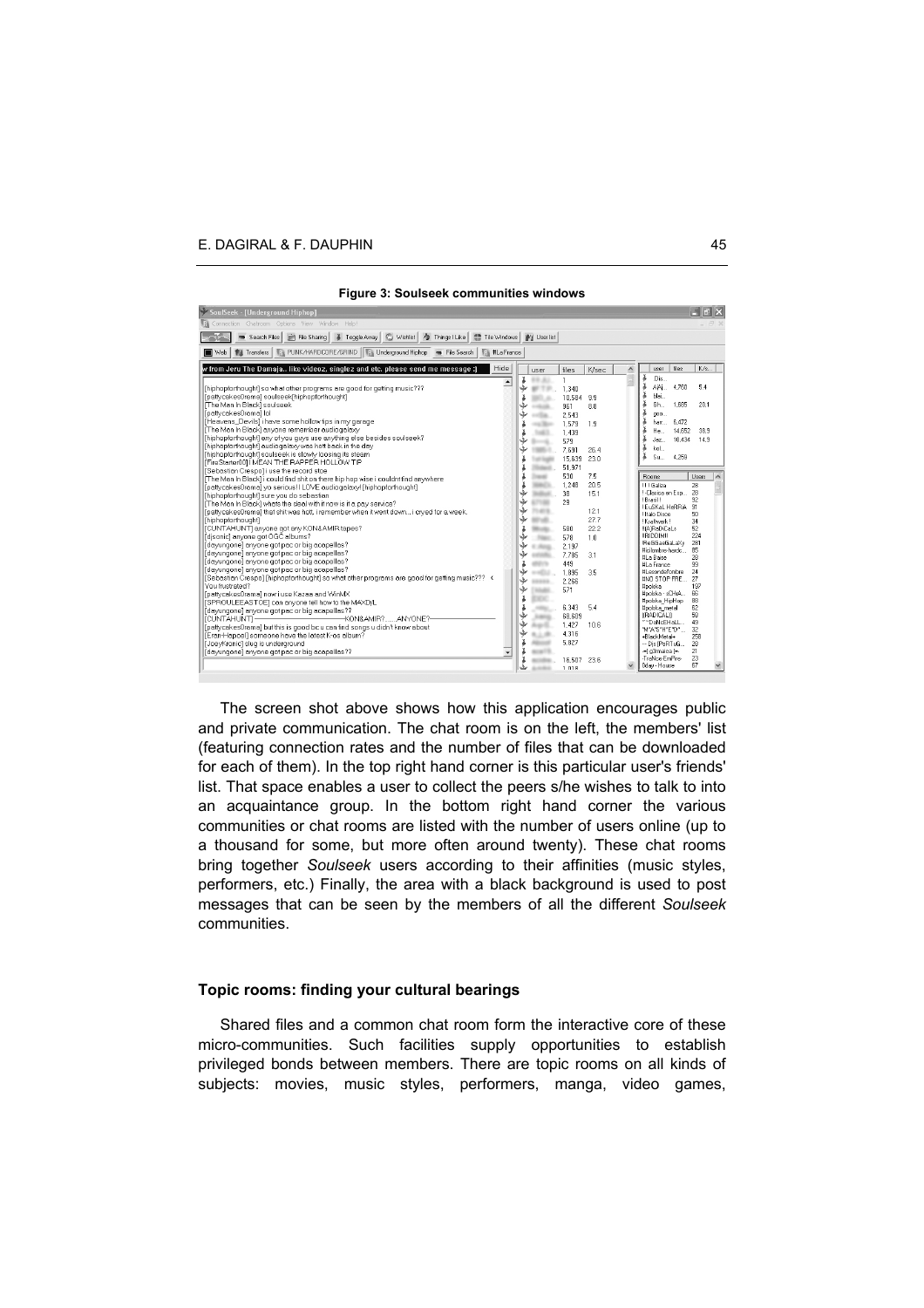applications, etc. The features of the offerings characterize every microcommunity. Giving becomes an ethos. Members own cultural goods that draw them together; their likes and dislikes are partly similar. Thanks to the wide range of chat rooms, newcomers have no trouble finding communities to their taste; they fit into them by sharing files and communicating with peers:

"It makes it easy to communicate with people who have the same taste as you, to meet people who are attracted to the same things as you."

The main value of topic rooms lies in their promoting exchanges between peers who share common interests. The notion of "online friendship" is reminiscent of the "nerd" image of a technically-competent person whose social network is all long-distance.

## **Shared files as presentation of self**

P2P has developed into a communication area thanks to several facilities (forums, IRC, email) in this universe. Share folders serve as a medium for the presentation of self and/or communities. A P2P user presents him/herself to peers through his/her share folder. The various files it contains, as well as the way in which they are arranged roughly define this person's taste. Peers are brought closer to one another through shared goods and relatively common likes and dislikes. Some P2P applications allow users to introduce themselves, pin their own picture, and leave messages. E. Goffman's terminology seems appropriate here: we are indeed dealing with the presentation of self in everyday life as P2P promotes private conversations and meeting people like oneself.

A P2P user explains how he has customized his share folder to leave messages for visitors:

"On Soulseek it's less anonymous People have a file about themselves where they can put their picture. On my own file there's my picture and I've written 'share or be banned' but also 'nazis are banned'. I've occasionally chatted with people late in the evening, trying to find out whether someone new wanted to chat, but I prefer talking to people who like the same kind of music as me. There are people I've been chatting with for one month, and then out of the blue they disappear or stop chatting. But I've chatted a lot with three or four people."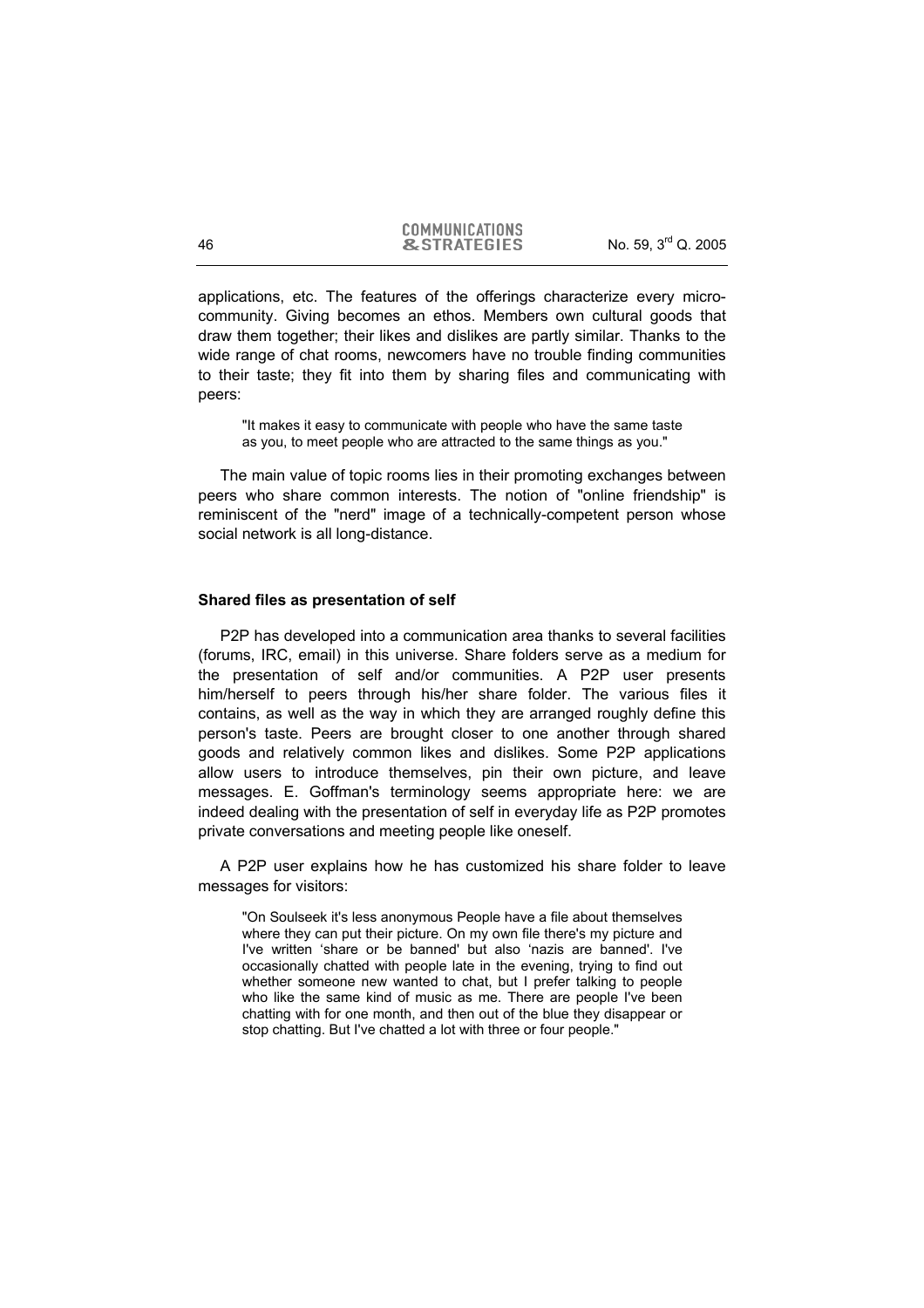## **Friends' lists: creating elective and "invisible" micro-communities**

Once a P2P user has got in touch and got on well with a peer, he can put his new acquaintance on his friends' list. *Soulseek* and other applications have friends' lists managed by users themselves. Adding someone in your friends' list means you will know when they are online. Moreover, it implies, on technical grounds, that when there is a waiting list for downloading files those on the friends' list will be served first. Being identified as a "friend" entails a privileged sharing relationship: it gives you uploading/downloading and communication priority. *eMule* also makes it possible to get in touch with someone to exchange one or several pieces of goods more quickly: messages can read like "looking for friendly slot". Obviously, there are solid practical motives for becoming "friends," but only a minority of users seem to adopt an exclusively self-seeking approach. Such lists may also be considered as both an opportunity for and the sign of a shift from mere cultural affinity to friendship.

Paradoxically, communication between peers may be desirable and expected, as a decisive ingredient that may turn an application into a big hit, while programmers may well take a more jaundiced view - because they either see it as a threat, some degree of takeover by laymen, or as a sign that the application is not up to standard since more advice is needed to run it. Affinity communities are sometimes considered as a hazard for networks, given that their members only put their goods at the disposal of "friends" while ordinary users are left out in the cold. On the one hand, buddy lists are obviously attractive when you have to wait quite a long time before you can begin downloading files, or when you seek more direct contact between peers. On the other hand, it can be argued that having your "friends" served first (or exclusively) means scaling down an application's "global community" of users. There is also a fear that this direct, but restricted mode of exchange might entirely displace the old "open" one. However, such a fear seems unsubstantiated, as most peers generally use both.

#### **Users between "Hackers" and "Leechers"**

Distinguishing between different approaches to sharing on P2P is rather tricky. Characteristics are not always clear-cut: there are various mixtures and combinations. This paper uses the two ideal types of the hacker and the the leecher to suggest a first rough outline - with the amount of time spent in front of a PC and the different approaches to sharing as its main criteria.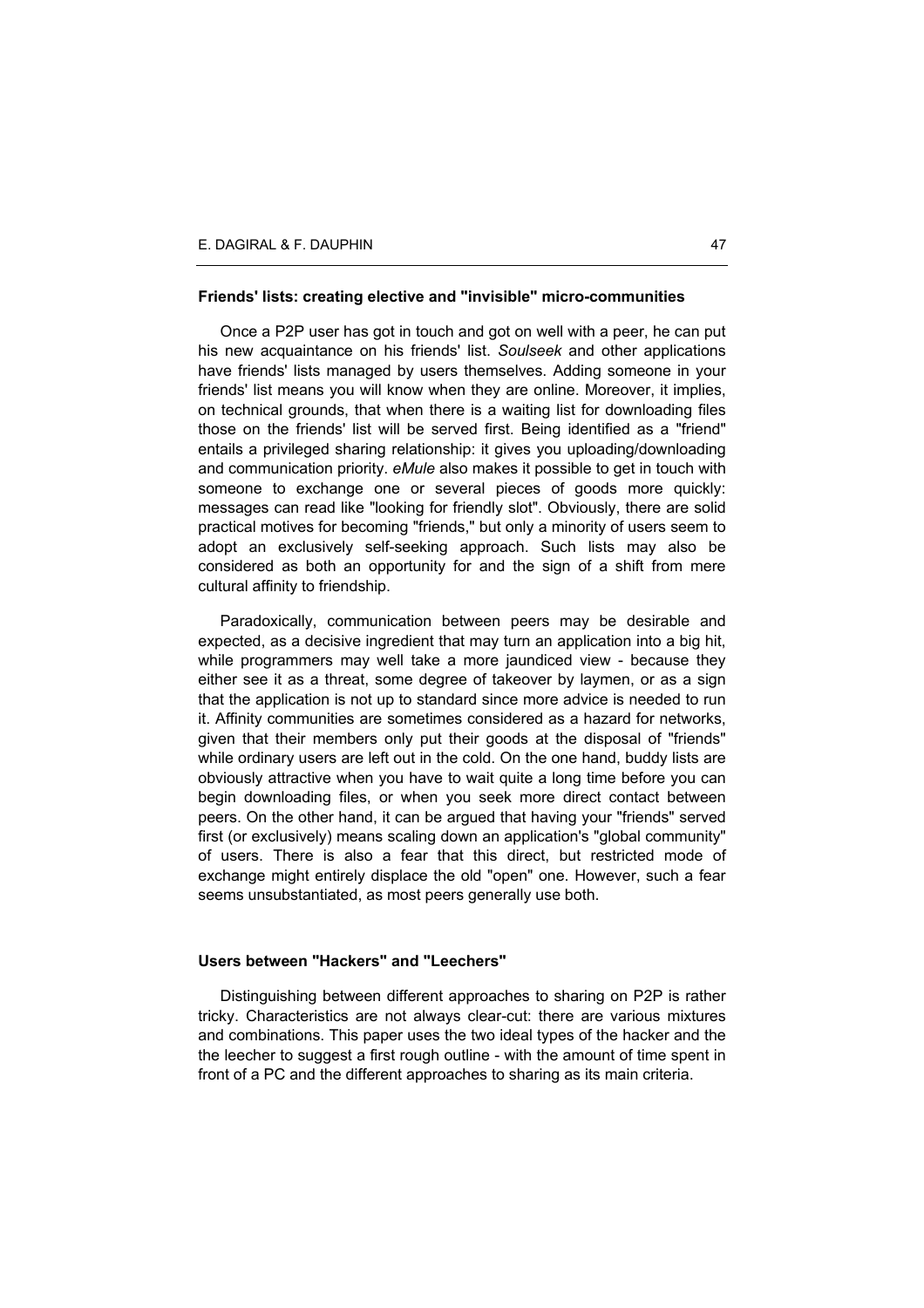#### **COMMUNICATIONS** 48 **8. STRATEGIES** No. 59, 3<sup>rd</sup> Q. 2005

| Types                               | Connection duration /<br>Frequency | Volume $D/L - U/L$   | Sharing<br>management              | Exchanges /<br><b>Discussions</b>         |
|-------------------------------------|------------------------------------|----------------------|------------------------------------|-------------------------------------------|
| Hacker                              | Nearly continuous                  | $U/L$ (much) > $D/L$ | All-inclusive and<br>very informed | Frequent:<br>membership in<br>communities |
| Active P2P<br>user                  | Long with breaks                   | U/L > D/L            | Conscientious                      | Occasional:<br>seeking advice             |
| Occasional<br>P <sub>2</sub> P user | Low and irregular                  | $D/L \geq U/L$       | Erratic                            | Infrequent                                |
| Leecher                             | Can be very long                   | $U/L=0$              | Blocked,<br>undetectable           | No information                            |

**Figure 4: A typology of users** 

(\*)D/L= Download ; U/L= Upload

The term "Hackers" refers to computer and web enthusiasts, who are highly skilled technically and share a common (counter) culture; they take part in many ways in the exchange of information goods (see LEVY, 1984; FLICHY, 2001).

The term "leechers" is often found on P2P, to refer to "parasites" who consume, i.e. download, but don't share their own files and turn off their upload. Selfishness is not the only explanation. These "free riders" offer two other rationalizations for not sharing their files: they are scared that someone might try to take control of their computer or damage it, or they worry that they may be detected, fined and sentenced for copyright violations. Concern about computer security and fear of legal proceedings combined with some amount technical ignorance all play a part in this deliberate refusal to share generously.

Hackers cannot stand leechers who download but do not share. They jeopardize P2P networks or at the very least slow down all the exchanges, and reduce the number of potentially available goods by not adding any. Conflicts may occur between active users (hackers) and passive ones (leechers). It mainly shows on the most community-oriented applications like DirectConnect. In a way, Leechers act like passive "trolls".

Between those two polar extremes there are gradations in the approaches of users, from those who share the Utopian ideal of a perfect exchange to those who are nervous they might inadvertently "open a backdoor" into their computer and therefore do not contribute as much as they could to the community's resources. On the whole, those P2P users we met mostly classify as hackers. Using our four ideal types, they may be pigeonholed as follows: fourteen of them may be regarded as "hackers",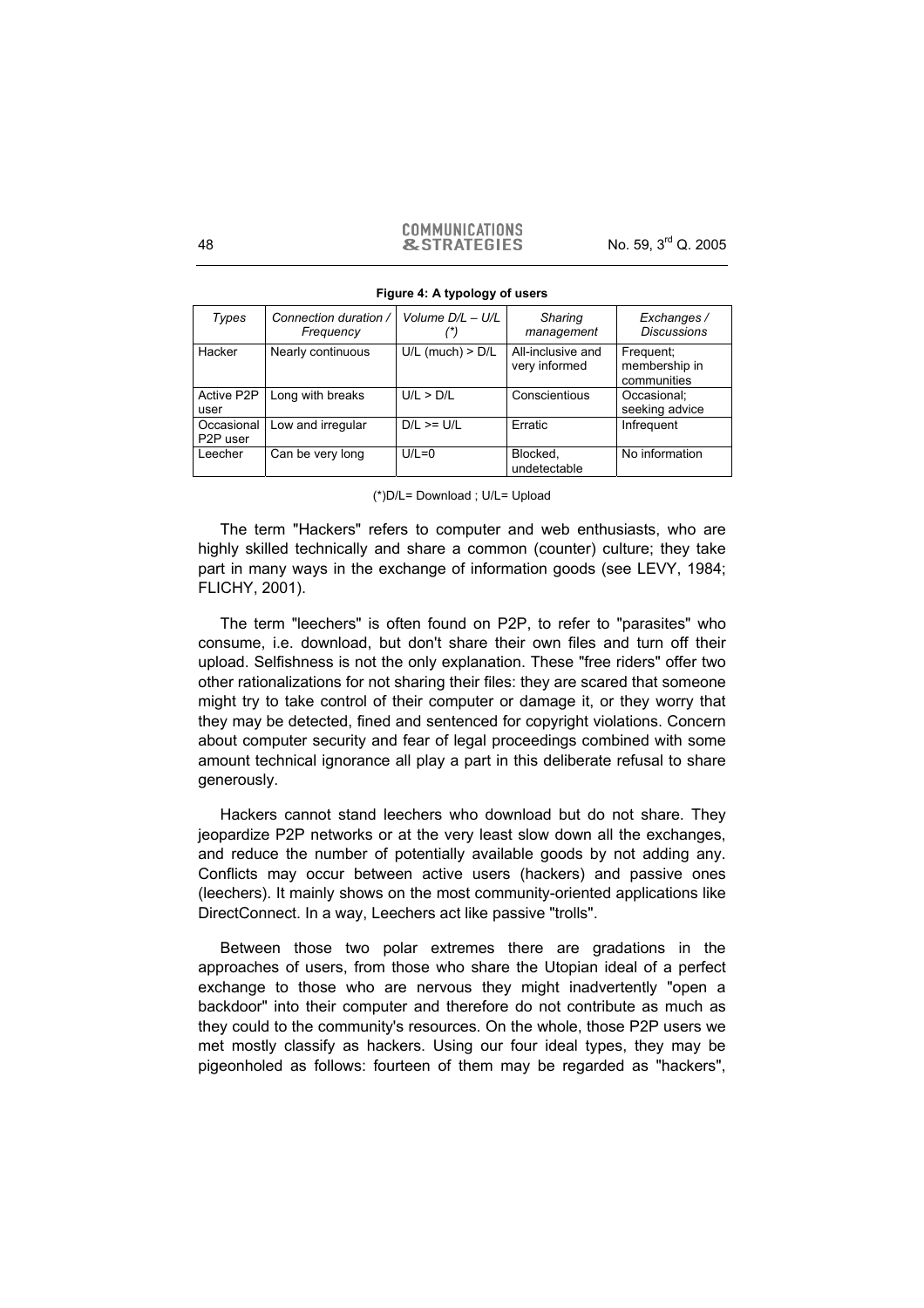seven as "active P2P users"; three "occasional P2P users" and two "leechers".

The communities studied here bear a resemblance to the virtual communities mentioned by H. Rheingold in connection with the Well (Californian community). According to him: "Virtual communities are social aggregations that emerge from the net when enough people carry on those public discussions long enough, with sufficient human feeling, to form webs of personal relationships in cyberspace". P2P communities can also generate rewarding interaction between peers. Sharing and giving play an essential part in the structure of these communities. We want to emphasize the fact that the norms, beliefs, common culture and topics of interest peers share are encoded in the software design.

# **Conclusion**

To begin with, P2P networks were generally considered only as a means of exchanging files; in rather the same way, Amazon first saw itself as just an online shop. Increasingly, both turned into a type of meta-information exchange network. Today, these very exchanges are at the core of the most active P2P networks. It seems worth mentioning that meta-information was often brought in surreptitiously by P2P users, and that designers soon found a way to accommodate it on their new interfaces. Once meta-information had been accordingly scripted (i.e. encoded) in the software, peers were in turn encouraged to use it. And the more they used it, the more noticeable meta-information became.

Every P2P user relies on a combination of tools to "potter about" in their own particular way; this paper tries to point out the main trends that can be identified. These trends fluctuate between the two figures of the hacker and the leecher. Using P2P involves a double training: learning how to configure applications and learning about community rules. These rules may be global on sharing for nearly all P2P applications or local at an application level or at a sharing sub-communities level.

To all the people surveyed, P2P networks meant more than simply sharing files; they have proven to be a very efficient training and discovery environment, which met their expectations better than some discussion forums and commercial websites. However, some users supplemented P2P with other tools, like online data bases (DAGIRAL & TESSIER, 2005). It has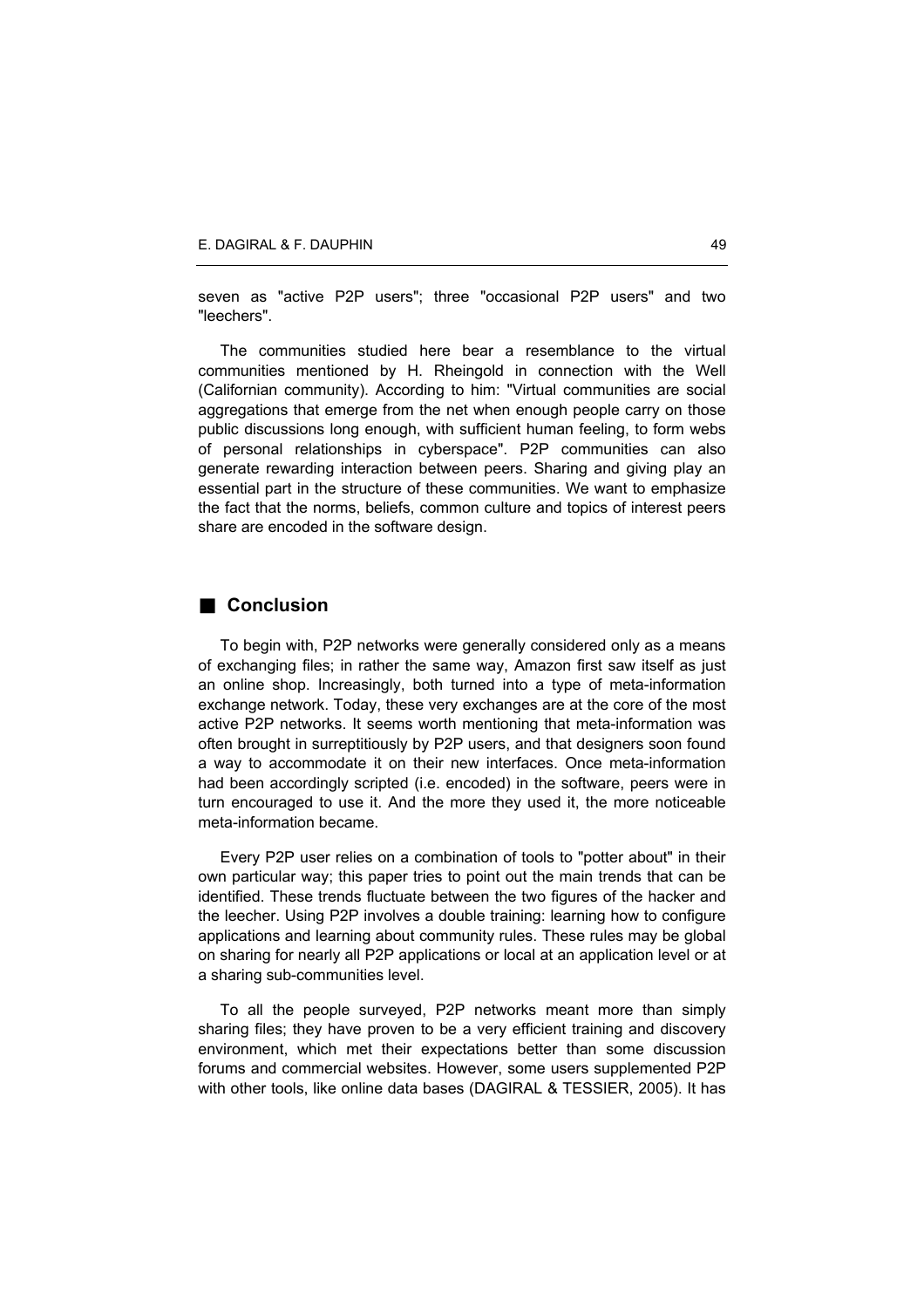been suggested that such applications might be reducing music firms' profits, which remains to be proven. Conversely, it can be argued that P2P actually expands people's horizons and provides opportunities to discover and try out new songs and performers. All in all, P2P practices bear striking similarities to those of internet pioneers (decentralization, informationsharing, turning computer science into a form of art), but on a considerably larger scale.